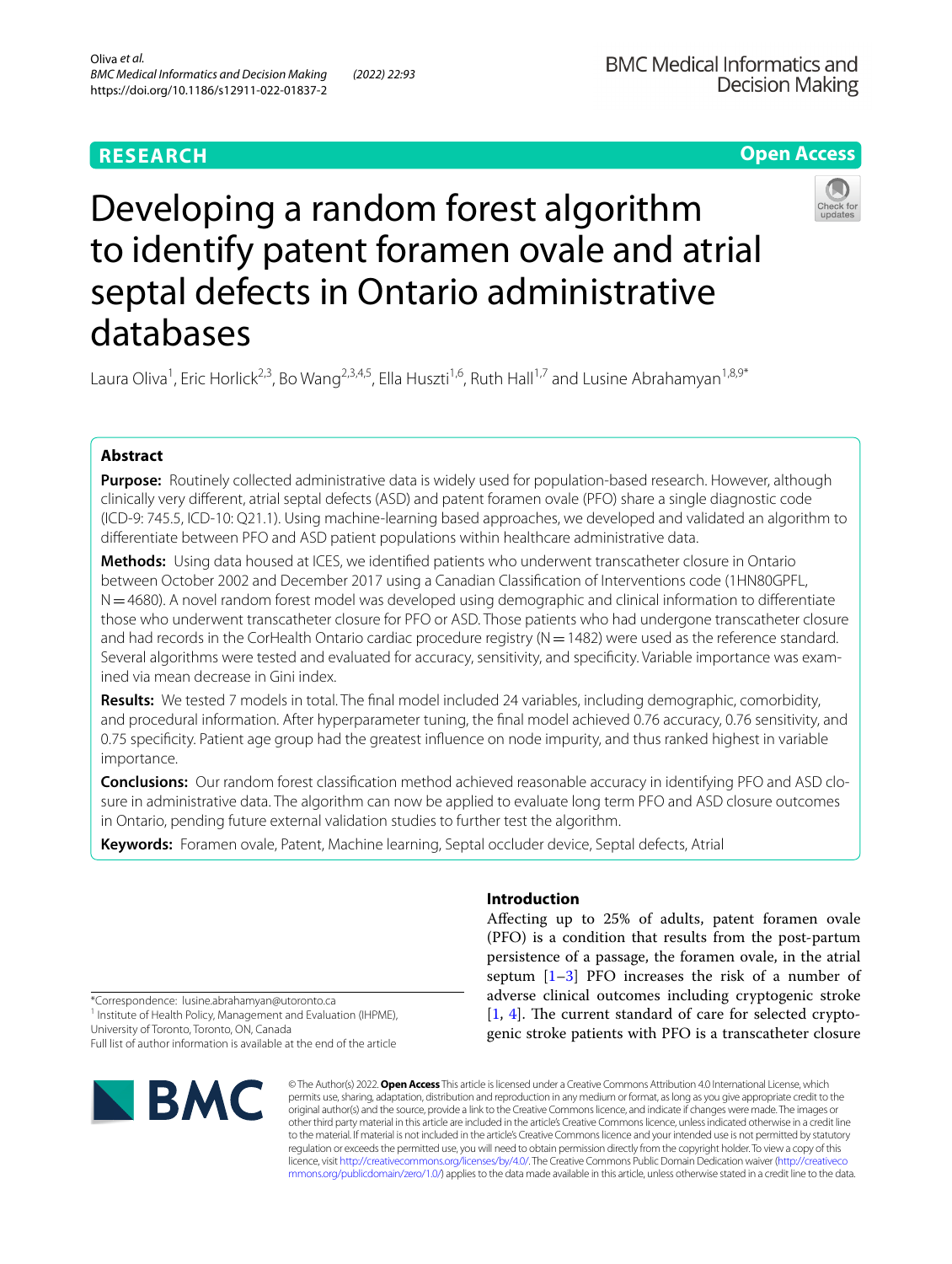(TC) procedure, where a double disk occlusion device is implanted into the septum [[5,](#page-8-3) [6\]](#page-8-4). Due to its minimally invasive nature and support from randomized controlled trials (RCTs) for decreasing the risk of repeat stroke and other adverse cardiovascular outcomes, implantation of transcatheter devices is widely considered to be a safe, efective, and economical option for PFO closure [[1,](#page-8-0) [4](#page-8-2), [7](#page-8-5), [8\]](#page-8-6). Given that much of the widespread implementation of transcatheter closure is based upon RCTs, there is a growing interest in the evaluation of long-term post-closure outcomes using population-level observational data [[9,](#page-8-7) [10](#page-8-8)].

Administrative health data provides a rich source of population-level information [\[11](#page-8-9)]. Routinely collected for billing and other administrative purposes, health administrative data contains demographic, procedural, and diagnostic data, typically coded based on International Statistical Classifcation of Diseases (ICD), and allow for a cost-efective means to study health care delivery, quality, costs, effectiveness and safety  $[10-14]$  $[10-14]$ . However, the use of healthcare administrative databases for research comes with the caveat that there is a lack of granularity in clinical detail  $[10, 11]$  $[10, 11]$  $[10, 11]$  $[10, 11]$  $[10, 11]$ . This results in challenges with describing and diferentiating some conditions of interest relying solely on diagnostic or procedural codes [\[10](#page-8-8), [11](#page-8-9)]. Such is the case with PFO; it shares the same ICD diagnostic code with atrial septal defects (ASD) (ICD-9 code 745.5 and ICD-10 code Q21.1), and in Ontario the same Canadian Classifcation of Interventions (CCI) code for closure via percutaneous intervention (1HN80GPFL), despite diferences in clinical characteristics, indications to close both defects, and the device technologies to carry out these procedures [[10](#page-8-8), [11](#page-8-9)]. While PFO is considered a variant of normal structure, ASD results from abnormal development or damaging of the septum premium during embryological development [\[10](#page-8-8)]. Individuals with ASD tend to present with more comorbidities, which leads to comparatively less functionality; it is not uncommon for individuals to discover they have a PFO only after they have experienced a cryptogenic stroke [[11,](#page-8-9) [15](#page-8-11)]. Furthermore, the lack of diferentiation between these two patient groups becomes further problematic when taking into consideration the vast diference in prevalence; ASD is estimated to be present in approximately 0.05% of the population, compared to up to 25% for PFO [[11\]](#page-8-9).

In past attempts to separate PFO from ASD patient populations, the identifcation of PFO patients hinged primarily on a history of ischemic stroke within one year prior to the PFO closure (see Additional fle [1:](#page-7-0) Appendix A for the summary of past attempts). A study by Merkler et al*.* utilized a more comprehensive classifcation method of isolating patients with PFO from other congenital heart diseases [[8\]](#page-8-6). Patients were only included if there was a record of a TIA or ischemic stroke within one year prior to and during admission for PFO closure [[8\]](#page-8-6). In addition, records with a rehabilitation diagnostic code (ICD-9: V57), trauma (ICD-9: 800–804 or 850–854), or intracerebral (ICD-9: 431) or subarachnoid (ICD-9: 430) hemorrhages were excluded [[8\]](#page-8-6). Overall, two of the four identifed studies used validated algorithms to identify stroke, TIA or congenital heart disease, but none were used to diferentiate PFO and ASD specif-cally (Additional file [1](#page-7-0): Appendix A). This study aimed to develop and validate a random forest classifcation algorithm to separate PFO and ASD patient populations with records of transcatheter closure within Ontario administrative data and enhance the use of administrative databases in future long-term outcome studies for these populations.

# **Methods**

# **Health administrative data sources**

This study utilizes a repository of Ontario's administrative health databases housed at the ICES [[14\]](#page-8-10). ICES is an independent, non-proft research institute whose legal status under Ontario's health information privacy law allows it to collect and analyze health care and demographic data, without consent, for health system evaluation and improvement. These datasets were linked using unique encoded identifers and analyzed at ICES. Since all Ontario residents are covered through a single-payer insurance system for physician, hospital-based care and home care services, and drugs for residents 65 years of age and older, healthcare encounters can be linked across systems through individual health card numbers and each resident receiving a unique ICES Key Number (IKN) [\[16](#page-8-12)]. Population-based ICES data sources linked for this analysis include the Canadian Institute for Health Information's Discharge Abstract Database and Same Day Surgery database (CIHI-DAD/SDS), which report all hospital visits dated back to 1988, the CIHI National Ambulatory Care Reporting System (NACRS), which reports hospital and community-based ambulatory care visits starting from the year 2000, and the Ontario Health Insurance Plan (OHIP) database reporting outpatient physician services since 1991. The use of data in this project was authorized under Sect. 45 of Ontario's Personal Health Information Protection Act, which does not require review by a Research Ethics Board.

# **Cohort creation**

Our study cohort comprised of all Ontario residents 18 years of age and older who had a transcatheter closure procedure for ASD or PFO closure recorded in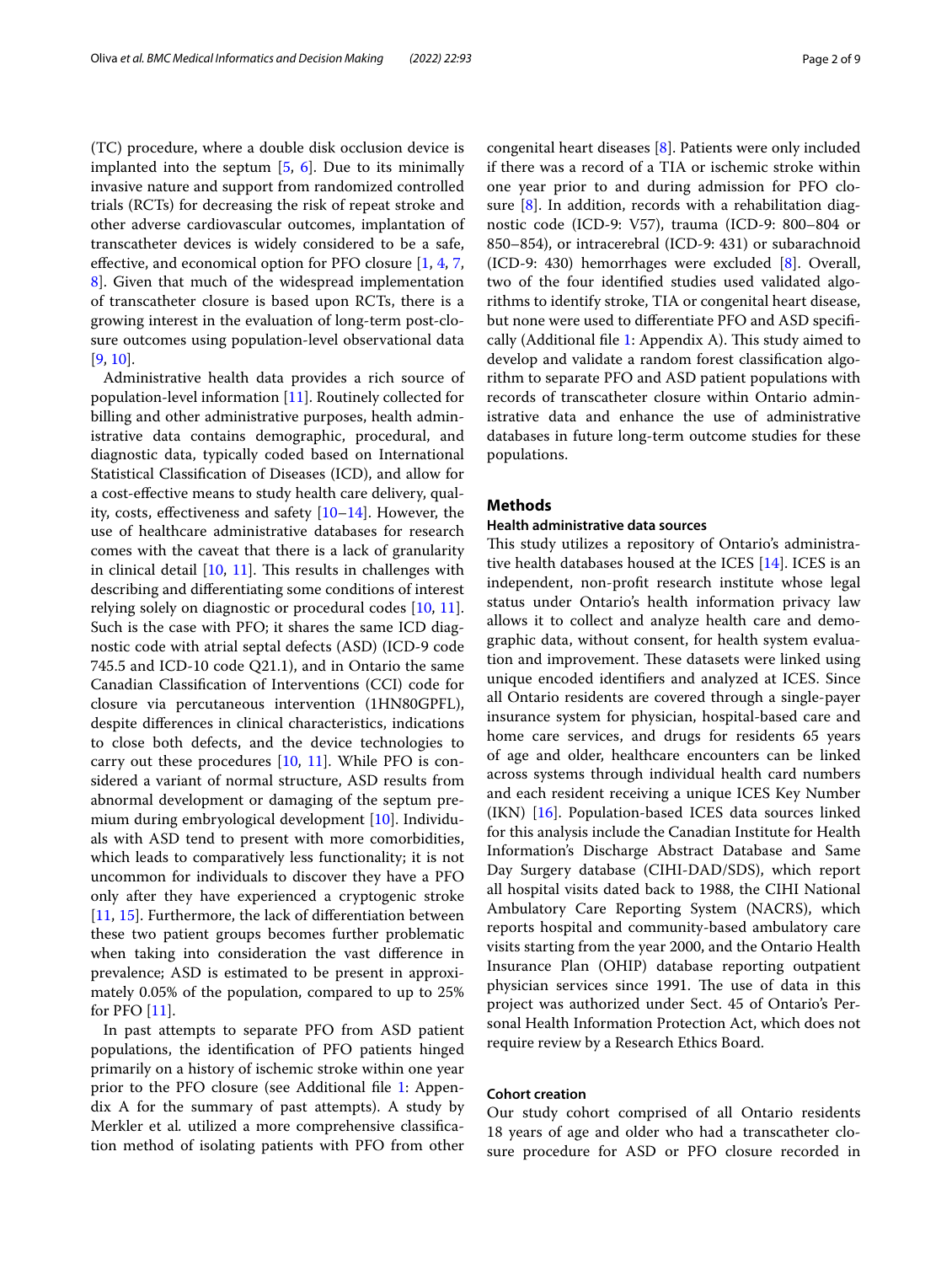CIHI-DAD/SDS (CCI code 1HN80GPFL) between October 2002 and December 2017.

# **Reference standard database**

CorHealth Ontario's cardiac registry was selected as the reference standard  $[17, 18]$  $[17, 18]$  $[17, 18]$  $[17, 18]$  $[17, 18]$ . The CorHealth cardiac registry captures select clinical data on all cardiac procedures performed in Ontario catheterization laboratories [[17,](#page-8-13) [18](#page-8-14)]. Two distinct felds in the catheterization laboratory data indicate if the procedure was a PFO closure (Yes/No) or an ASD closure (Yes/No), and were used in our study to identify if the procedure was closure of PFO, ASD, both or neither  $[19]$  $[19]$ . The index event date for each patient in the study sample was the date of the procedure.

If patients had multiple interventions, only the frst intervention was kept for this analysis. Patient records were excluded from the study dataset if their ICES Key Number (IKN) was missing, invalid, or repeating, if their gender code was missing or invalid, if the patient was not a resident of Ontario, or if at the time of intervention, the patient was younger than 18 years of age. Records Cases labeled as having both PFO and ASD or neither diagnoses were excluded from the building of this classifcation algorithm.

# **Algorithm variable selection and defnitions**

Variables extracted from ICES data were considered for inclusion into our algorithm to identify PFO cases based on clinical relevance and review of the literature. Please see Additional file [1](#page-7-0): Appendix B for the full list of variables and their respective codes. Patient demographic information was captured through sex and age group. All of the following variables were reported during a 5-year lookback period prior to TC. History of stroke and TIA were available as dichotomous variables (i.e. presence/absence or yes/no fags) and total number of stroke or TIA events. An overall Charlson Comorbidity Index score was also retrieved from ICES [[20\]](#page-8-16). Other comorbidities were defned ICD-based yes/no fags only. Healthcare utilization was captured by intervention codes reported during index admission, and any history of admission for ASD, PFO, or other congenital heart diseases (CHD) 5 years prior to closure.

# **Random forest classifcation**

Random forest models are made up of several decision trees, a non-parametric and supervised machine learning approach that may be used for both regression and classification tasks  $[21-23]$  $[21-23]$ . Decision trees are constructed by recursively splitting data based on simple rules learned from the input variables provided from a given dataset of interest  $[21-23]$  $[21-23]$ . With random forest models, each individual decision tree therein analyzes a diferent sample of

the data, and then all trees "vote" as an ensemble what a given observation should be categorized as, in this case whether a patient has undergone transcatheter closure for a PFO or an ASD [[21](#page-8-17)[–23](#page-8-18)].

A random forest method was chosen because it is nonparametric and builds upon the positive attributes of the popular decision tree method such as providing implicit feature selection, and decreased sensitivity to outliers compared to other classifcation techniques such as logistic or linear regression [\[21,](#page-8-17) [23](#page-8-18), [24](#page-8-19)]. Given the novel nature of this classifcation model, minimal a priori feature selection was preferred. Furthermore, by combining the results of multiple individual decision trees, it follows that a combination of all resultant outputs may result in a higher predictive accuracy than each constituent tree alone, especially with complex and high-dimensional data  $[23, 24]$  $[23, 24]$  $[23, 24]$  $[23, 24]$  $[23, 24]$ . The combination of this majority voting approach on sub-samples of the data is known as bootstrap aggregating, or bagging [[21](#page-8-17), [24](#page-8-19)]. Bagging decreases the likelihood of overftting and improves model generalization by decreasing outlier infuence and model variance  $[21, 24]$  $[21, 24]$  $[21, 24]$  $[21, 24]$ . This then provides a unique advantage when encountering high-dimensional data with complex interactions [[23,](#page-8-18) [24](#page-8-19)].

All versions of the classifcation model were run in R using the *randomForest* package with 500 trees generated within each random forest [\[25](#page-8-20)]. To assess model performance, the reference standard was randomly sampled and split 40/60 into a training and a test set. Performance measures were compared between test and training sets to assess models for degree of overftting, i.e., if training values were much higher than test values. Overall model performance was based on test accuracy, sensitivity, and specificity.

Variable importance was assessed through a mean decrease in Gini index. The Gini index indicates a level of partition "purity" which the random forest model uses to determine its classifications  $[21, 23, 24]$  $[21, 23, 24]$  $[21, 23, 24]$  $[21, 23, 24]$  $[21, 23, 24]$ . The higher the mean decrease in Gini for a given variable, the less likely it is that variable will lead to misclassifed patients across all constructed trees [[21,](#page-8-17) [23](#page-8-18), [24](#page-8-19)]. Variable importance scores were compared among covariates to determine their relative ranking.

The final model was chosen once performance measures were optimized via hyperparameter tuning of *mtry* and the decision threshold. *Mtry* is a hyperparameter that pertains to the randomness of the forest, namely how many of the variables are considered at each split [[26\]](#page-8-21). To determine the correct value, a grid search was run with the *caret* package, where a linear search was performed for a vector of candidate *mtry* values, and the value resulting in the highest accuracy was used for the final model  $[27]$  $[27]$ . The classification threshold, at default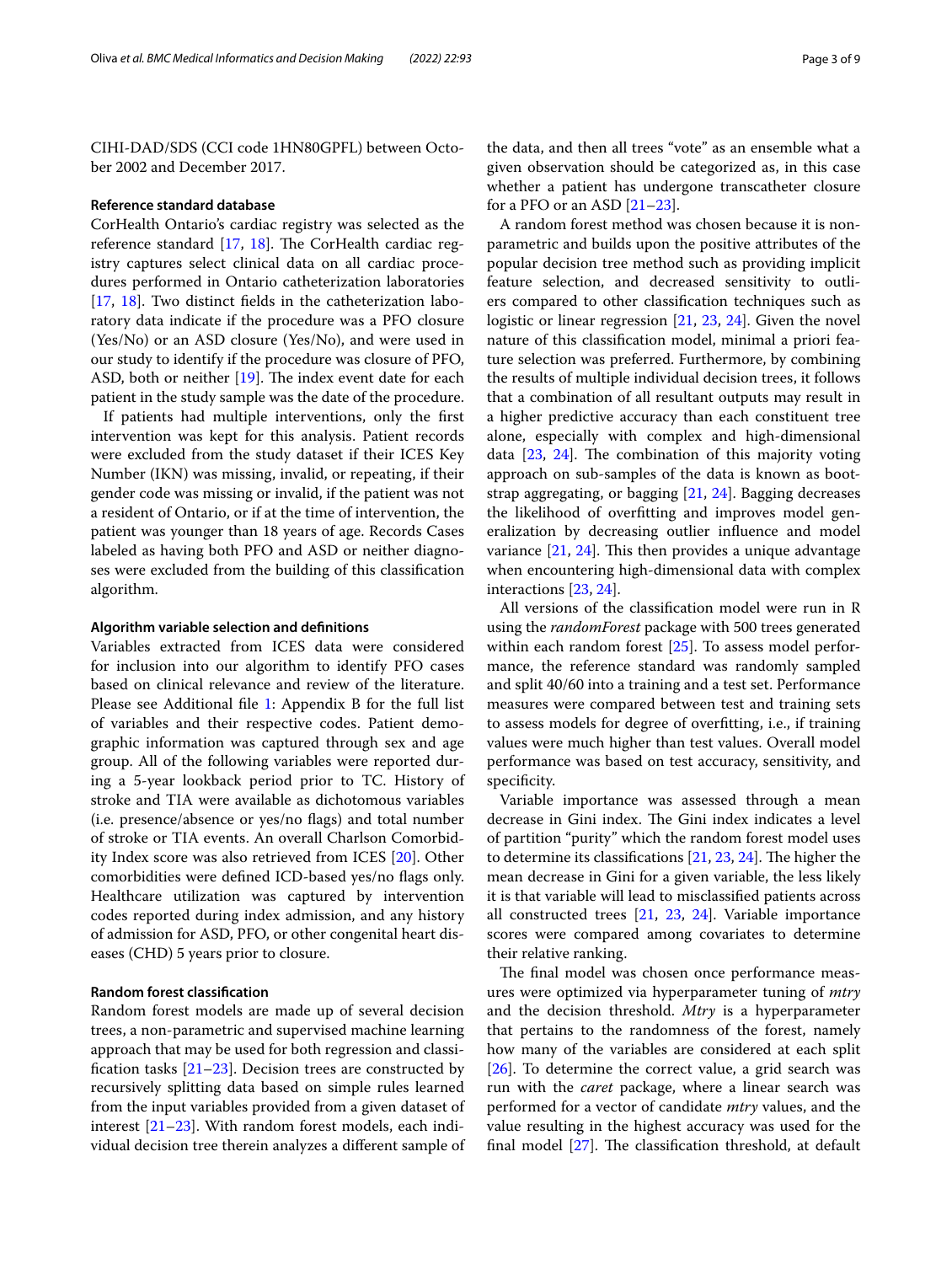set at 0.5, reflects the probability required for an observation, in this case a patient in the CorHealth dataset, to be classifed as ASD or PFO [[28](#page-8-23)]. Diferent values for this threshold were attempted until the resultant tuned model performance was optimized.

As a sensitivity analysis, model performance was also compared to prior classifcation methods, using the same reference data and performance measures, by designating patients who had experienced an ischemic stroke, a hemorrhagic stroke, or a TIA within 1 year of closure as PFO patients, and the rest as ASD patients, without using any machine learning methods. Please refer to Additional fle [1:](#page-7-0) Appendix C for a reproducible example of utilized code with simulated data.

# **Descriptive statistics of classifed cohort**

Following classifcation of patients by the random forest model as having undergone ASD or PFO transcatheter closure, the clinical and demographic characteristics were descriptively summarized in R by counts and percentages using the *tableone* package [[29](#page-8-24)]. Clinical and demographic characteristics were compared between groups through chi-squared tests, with a signifcance level of  $p=0.05$ .

# **Results**

# **Study cohort creation**

There were 4680 transcatheter closures performed in Ontario between April 1st, 2002 and December 31st, 2017 based on the CIHI-DAD/SDS database. After excluding any records of repeat closures  $(n=104)$ , non-Ontario residents, or those with invalid sex or IKN  $(n=12)$ , those less than 18 years of age  $(n=1190)$ , and any other records not having an ASD or PFO diagnosis from the CorHealth cardiac registry ( $n=1892$ ), our reference data comprised of 1482 patients (Fig. [1](#page-3-0)).

# **Variables for classifcation**

Clinical and demographic characteristics of the study cohort are presented in Table [1](#page-4-0) and in more detail in Additional fle [1:](#page-7-0) Appendix D. PFO and ASD patients were represented almost equally, with a slightly higher proportion of ASD population ( $PFO=697$ ,  $ASD=785$ patients). ASD patients were older and had more females than PFO patients. Among other diferences in comorbidities, the proportion of patients with prior ischemic stroke events within 5 years of TC was higher in those with a PFO (39.5%) than in ASD (3.70%) patients.

Before a final model was chosen and hyperparameters were tuned, many variable permutations were tested among 7 models in total, and modified based on model performance, with moderate performance



<span id="page-3-0"></span>overall ranging between 0.72 and 0.76 for accuracy, 0.51–0.64 for sensitivity, and 0.75–0.89 for specificity. Variables with highly skewed data, i.e. rare among this population, were excluded in some model versions. The final model, model 7 with tuned hyperparameters, contained 24 variables, of which all were dichotomous (yes/no) categorical variables except for age group (with total 13 age groups), Charlson comorbidity index (a numeric score), and total number of ischemic stroke and TIAs (Table [2\)](#page-5-0). After hyperparameter tuning, model 7 achieved a test accuracy of 0.76, test sensitivity of 0.76, and test specificity of 0.75. Please see Additional file [1](#page-7-0): Appendix E for detailed descriptions of all models, including both the final model and all remaining tested models.

# **Variable importance**

For the final model, both age group  $({\sim}35\%$  mean decrease in Gini) and the count of ischemic strokes in the 5 years prior to closure  $($   $\sim$  30% mean decrease in Gini) contributed the most to the partitioning of the data (Fig. [2\)](#page-6-0). Of all individual intervention codes, the code indicating a test for pulmonary artery pressure measurement had the highest mean decrease in Gini index. Charlson comorbidity index, history of migraines, and sex contributed the most to the accuracy of this model compared to the other variables.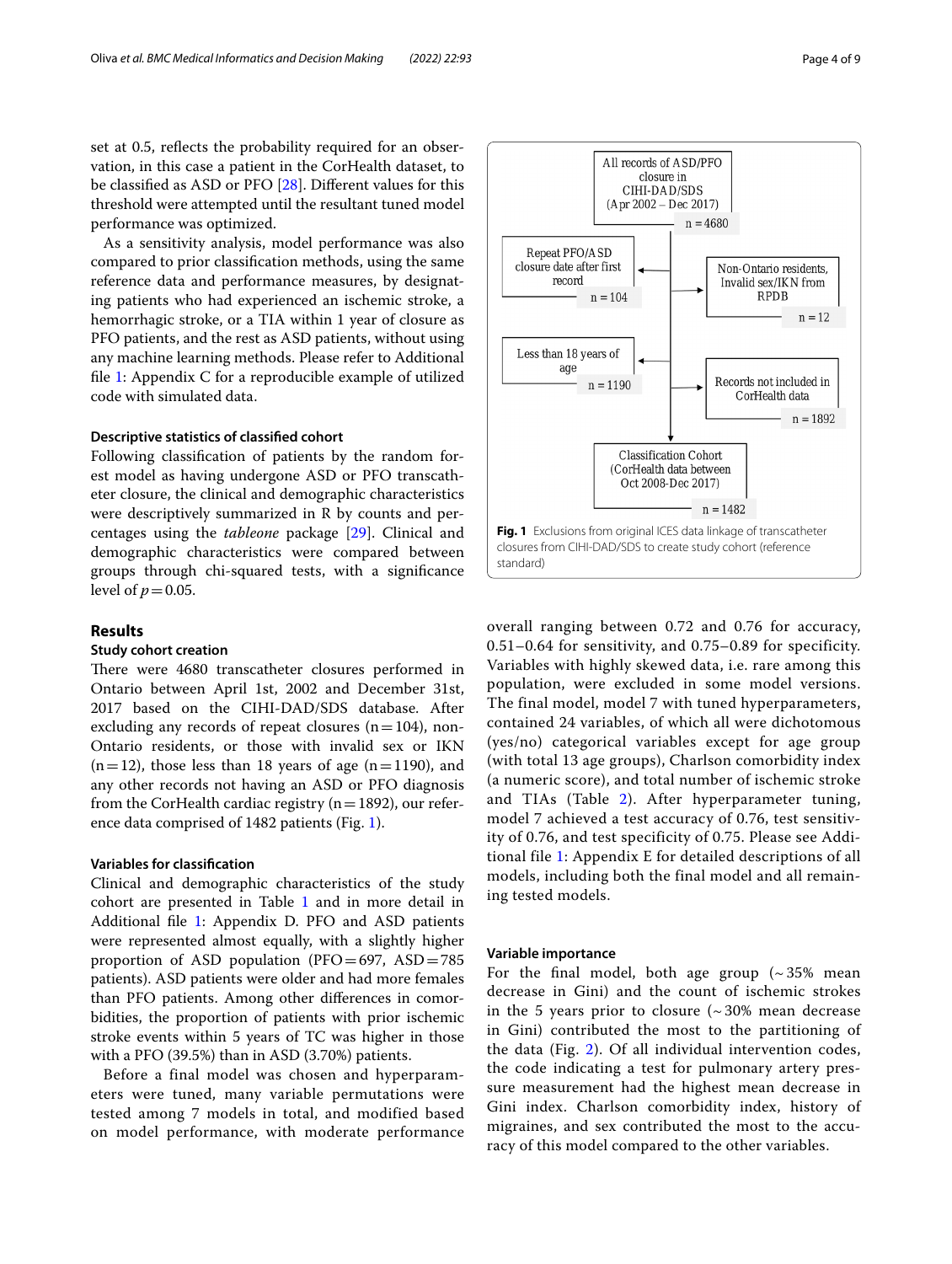# <span id="page-4-0"></span>**Table 1** Demographic, Clinical Characteristics and secondary interventions of study cohort

|                                                                | PFO ( $n = 697$ ) | $ASD (n = 785)$   | P-value |
|----------------------------------------------------------------|-------------------|-------------------|---------|
| Demographics                                                   |                   |                   |         |
| Sex (Female) - n (%)                                           | 305 (43.8)        | 498 (63.4)        | < 0.001 |
| Age group - n (%)                                              |                   |                   | < 0.001 |
| $18 - 60$                                                      | 542 (77.8)        | 540 (68.8)        |         |
| >60                                                            | 155 (22.2)        | 245 (31.2)        |         |
| <b>Clinical characteristics</b>                                |                   |                   |         |
| Ischemic stroke (total number $\geq$ 1)-n (%)                  | 275 (39.5)        | 29(3.7)           | < 0.001 |
| Hemorrhagic stroke (total number $\geq$ 1)-n (%)               | $<6$ <sup>1</sup> | $<6$ <sup>1</sup> | 0.600   |
| TIA (total number $\geq$ 1)-n (%)                              | 67(9.6)           | 15(1.9)           | < 0.001 |
| Other CHD hospitalizations-n (%)                               | 144 (20.7)        | 167(21.3)         | 0.821   |
| Peripheral embolism, pulmonary embolism, or DVT-n (%)          | 40(5.7)           | 13(1.7)           | < 0.001 |
| Dyslipidemia-n (%)                                             | < 6 <sup>1</sup>  | < 6 <sup>1</sup>  | 1.000   |
| Thrombophilia-n (%)                                            | < 6 <sup>1</sup>  | < 6 <sup>1</sup>  | 0.918   |
| Migraine-n (%)                                                 | 81 (11.6)         | 31(3.9)           | < 0.001 |
| Renal failure-n (%)                                            | 12(1.7)           | 32(4.1)           | 0.012   |
| AF-n (%)                                                       | 50(7.2)           | 120(15.3)         | < 0.001 |
| CAD-n (%)                                                      | 114(16.4)         | 166(21.1)         | 0.022   |
| CHF-n (%)                                                      | 34(4.9)           | 63(8.0)           | 0.019   |
| COPD-n (%)                                                     | 93 (13.3)         | 97(12.4)          | 0.625   |
| Diabetes-n (%)                                                 | 72 (10.3)         | 106(13.5)         | 0.073   |
| HTN-n (%)                                                      | 258 (37.0)        | 302 (38.5)        | 0.601   |
| Intervention codes <sup>2</sup>                                |                   |                   |         |
| Fluoroscopy, heart NEC without contrast-n (%)                  | 20(2.9)           | 26(3.3)           | 0.734   |
| <b>Xray</b>                                                    |                   |                   |         |
| Thoracic cavity NEC-n (%)                                      | 41(5.9)           | 17(2.2)           | < 0.001 |
| Intravenous contrast injection, coronary veins-n (%)           | 127 (18.2)        | 118 (15.0)        | 0.114   |
| Intraarterial contrast injection, pulmonary artery-n (%)       | 298 (42.8)        | 343 (43.7)        | 0.755   |
| Intracardiac contrast injection, pulmonary artery              | 39(5.6)           | 10(1.3)           | < 0.001 |
| Steady state respiratory function study-n (%)                  | 134(19.2)         | 85 (10.8)         | < 0.001 |
| Heart capacity measurement, oxygen consumption technique-n (%) | 123 (17.6)        | 129 (16.4)        | 0.581   |
| Pressure measurement-n (%)                                     | 169 (24.2)        | 318 (40.5)        | < 0.001 |
| Ultrasound heart NEC, cardiac catheter inspection-n (%)        | 52(7.5)           | 70 (8.9)          | 0.356   |
| Heart and coronary artery ultrasound-n (%)                     | 55 (7.9)          | 115(14.6)         | < 0.001 |

Ontario residents 18 years of age and older who had a transcatheter closure procedure for PFO or ASD between October 2002 and December 2017 (N=1482) in the CorHealth Registry and CIHI Discharge Abstract Database and Same Day Surgery Database

*AF* atrial fbrillation, *CAD* coronary artery disease, *CHD* congenital heart disease, *CHF* congestive heart failure, *COPD* chronic obstructive pulmonary disease, *DVT* deep vein thrombosis, *HTN* hypertension, *NEC* not elsewhere classifed by CCI/CCP codes, *TIA* transient ischemic attack

<sup>1</sup> Small cells ( $\leq$  6 patients) were suppressed to comply with ICES privacy policies

 $2$  The 10 most frequent intervention codes beyond transcatheter closure

# *Model performance and comparison to traditional method*

After selecting the best-performing version of the model, model 7, sensitivity was improved further through hyperparameter tuning of *mtry* and the classification threshold, with some cost to the specificity. The results of the fnal random forest model, its improved tuned version, and the performance of the traditional classifcation method are summarized in Table [3](#page-6-1). For all

versions of the random forest model, the majority had a moderate accuracy, low sensitivity, and high specifcity (Table  $3$ , Additional file [1:](#page-7-0) Appendix E). The traditional model, not using machine learning methods, also had a moderate but lower accuracy score (0.68), and a high specifcity (0.96), but a very low sensitivity (0.36) compared to both the tuned and untuned fnal random forest model (Table [3\)](#page-6-1).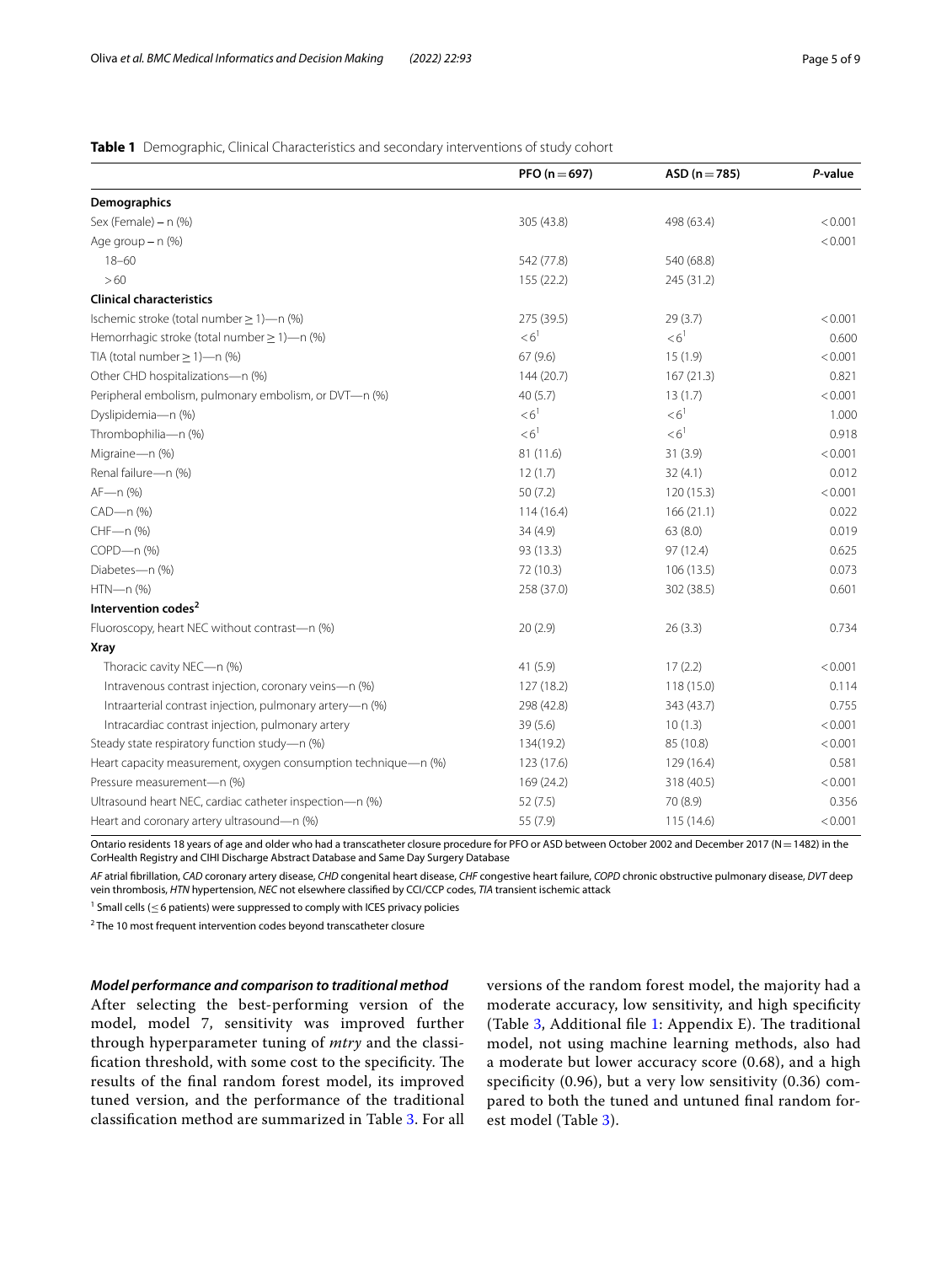<span id="page-5-0"></span>

| <b>Table 2</b> Description and performance of final random forest model to identify PFO patients |  |  |  |
|--------------------------------------------------------------------------------------------------|--|--|--|
|--------------------------------------------------------------------------------------------------|--|--|--|

| Model     | <b>Description</b>                                                                                                                                                     |                                                                                                                                                                                         | Accuracy |             | Sensitivity       |       | Specificity       |              |
|-----------|------------------------------------------------------------------------------------------------------------------------------------------------------------------------|-----------------------------------------------------------------------------------------------------------------------------------------------------------------------------------------|----------|-------------|-------------------|-------|-------------------|--------------|
|           |                                                                                                                                                                        |                                                                                                                                                                                         | Test     |             | <b>Train Test</b> |       | <b>Train Test</b> | <b>Train</b> |
|           | Demographics<br>Age group<br>Sex<br>Comorbidity flags (<5 years)<br>AF<br>CAD<br>CHF<br>COPD<br><b>DM</b><br><b>HTN</b><br>Migraine<br>Other CHD admissions<br>$Emb.*$ | Stroke/TIA<br>Number of events < 5 years prior to closure<br>Ischemic stroke<br>Hemorrhagic stroke<br><b>TIA</b><br>Intervention codes<br>Top 10 (yes/no)<br>Charlson comorbidity index | 0.946    | 0.756       | 0.908             | 0.657 | 0.978             | 0.848        |
| 7 (tuned) | Same variables as model 7 (above), but with hyperparameters tuned:<br>$mtry = 3$<br>Classification threshold cut-off $= 0.38, 0.62$                                    |                                                                                                                                                                                         |          | 0.918 0.757 | 0.896             |       | 0.751 0.936       | 0.763        |

\**Emb.* peripheral arterial embolism, pulmonary embolism, or deep vein thrombosis

# **Discussion**

In this study, a random forest model was built by combining a wide array of comorbidity and demographic information from health administrative data to classify patients as undergoing transcatheter closure of PFO or ASD. To our knowledge, it is the frst study to utilize machine learning techniques to separate these patient groups in administrative data. Using the CorHealth cardiac registry as the reference standard, our model achieved an overall accuracy of 76% with balanced sensitivity (76%) and specifcity (75%), which is a much better and more balanced classifcation performance than the traditional approach which identifes a TC for PFO or ASD based only on past history of stroke or TIA (accuracy 68%, sensitivity 36%, and specificity 96%).

Our random forest model identifed several additional variables that can be used to improve the overall performance of PFO and ASD classifcation. Although the fnal model ended up with a relatively large number of variables, comorbidities and intervention codes should be easily available in similar administrative databases. The specific intervention codes that were most common within this patient population may difer between diferent administrative data systems, but should still be easily available as billable codes.

A diferent type of administrative data was used as the reference standard in our study due to its wide availability. CorHealth registry data is collected by hospitals, where all TC procedures are performed and includes funding for clinical abstractors, primarily for quality assurance and accountability rather than for billing purposes. Although ICES administrative databases had data available starting in 2002, CorHealth data was available only from 2008 to 2017. While the lack of overlap between 2002 and 2008 may have resulted in some loss of information, we believe that the available data provided sufficient information to train the classification model. Furthermore, although reliability and validity checks are not routine for CorHealth data aside from identifying any missing data, the clinical richness and attention to distinguishing between TC for PFO and ASD makes it an acceptable reference standard to assess the accuracy of an administrative database algorithm.

With regards to the use of other administrative databases, while the coding within CIHI-DAD has been found to be very accurate for procedural information and individual demographics, its quality is considerably more variable for coding of major diagnoses  $[30, 31]$  $[30, 31]$  $[30, 31]$  $[30, 31]$ . They are also not reported for the purpose of research, and so may not describe clinical information to the degree of detail as may be desired by some research studies. In addition, ICES databases do not capture health care usage outside of Ontario [[30](#page-8-25), [31\]](#page-8-26). Although PFO and ASD do not have their own distinct ICD codes, most variables in this dataset used to build the random forest model, as with all administrative health data, hinge on the usage of ICD codes. Generally, diagnostic codes can carry a risk of inaccurate indication of true disease status, leading to potential misclassifcation bias [\[32\]](#page-8-27). Regardless of the personal knowledge of the individual entering the information, the inherent structure of ICD codes may not allow the inclusion of important clinical details such as any underlying anatomic diagnoses or a history of interventions or surgeries that may be pertinent to long-term patient health outcomes [[11](#page-8-9)]. Furthermore, there is little to no quality control to confrm accurate coding on the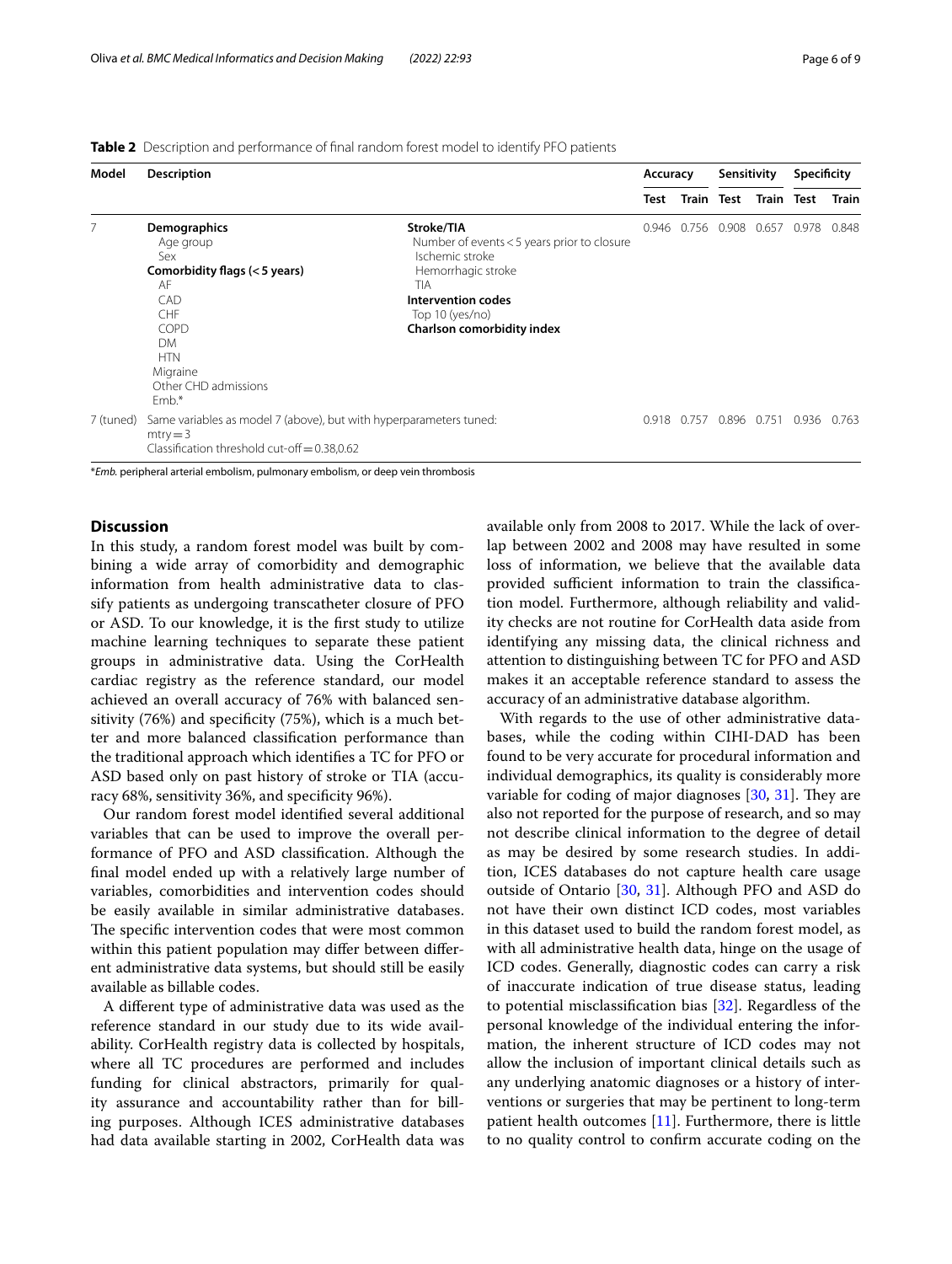

<span id="page-6-1"></span><span id="page-6-0"></span>**Table 3** Comparison of classifcation performance between the "traditional model", versus the random forest model that considered additional variables

| Model                                | <b>Test accuracy</b> | Test sensitivity | <b>Test specificity</b> |
|--------------------------------------|----------------------|------------------|-------------------------|
| Traditional*                         | 0.68                 | 0.36             | 0.96                    |
| Final random forest model (original) | 0.76                 | 0.66             | 0.85                    |
| Final random forest model (tuned)    | 0.76                 | 0.75             | 0.76                    |

\*Patients were assigned as a PFO based only on 'any stroke or TIA within 1 year of closure', and if not, they were assigned as ASD

level of individual patients  $[11]$ . This can provide challenges in describing and diferentiating pathologies of interest when based on ICD codes alone [\[10,](#page-8-8) [11](#page-8-9)].

Given these known challenges with administrative data, certain performance measures were chosen to make this model useful for a wide variety of purposes. The eventual intention of creating this classifcation model

was to utilize it for studying long-term outcomes for both ASD and PFO patients, allowing for comparison between diferent health care sites, which has not been feasible thus far using administrative data. As such, classifcation algorithms should target identifying both patient groups rather than prioritizing identifcation of one over the other. This is why sensitivity, specificity, and accuracy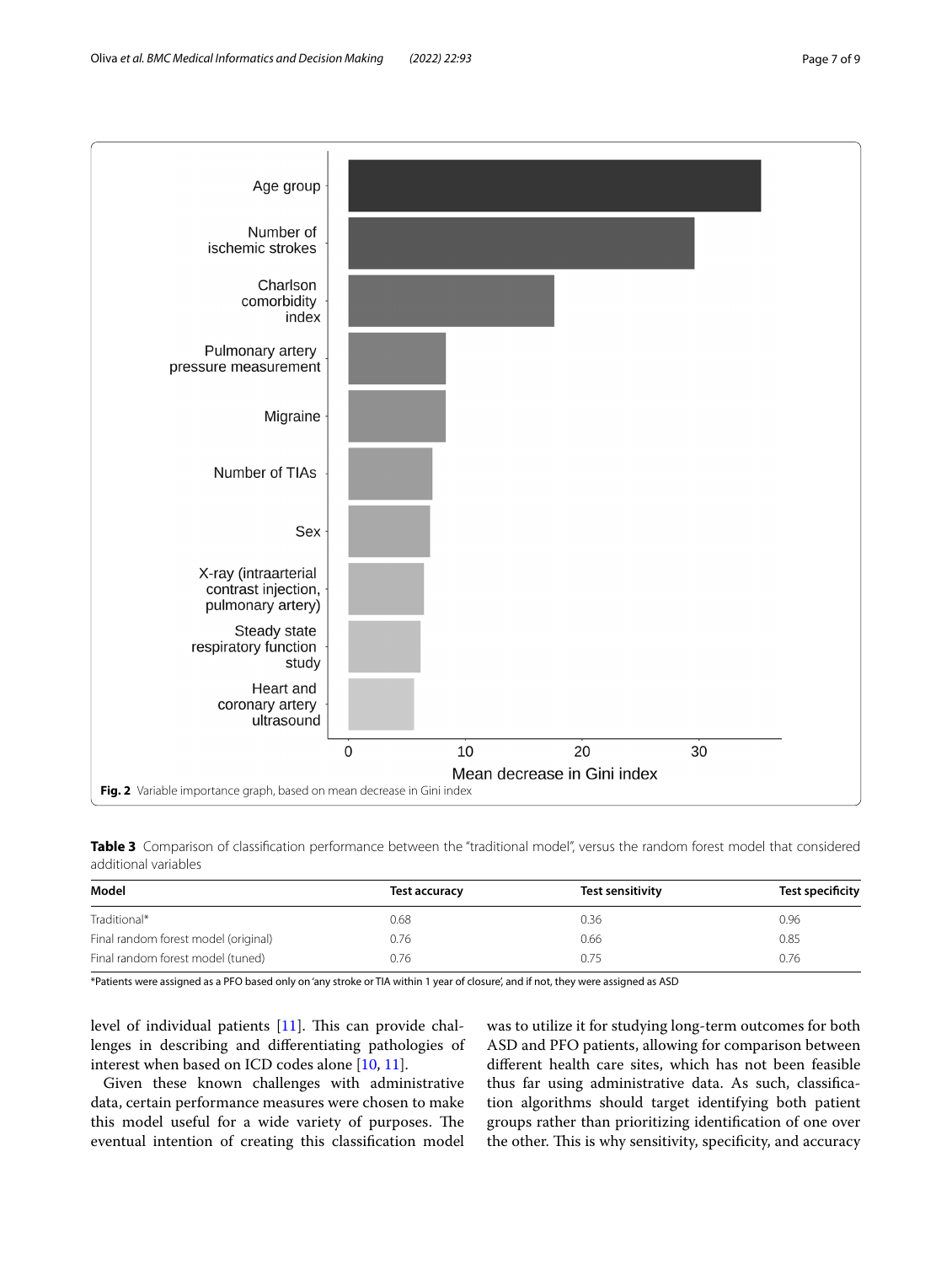were evaluated together rather than focusing on one specifc measure. Typically, sensitivity is prioritized when the primary consideration is to identify true positives, even at the risk of including false positives  $[33]$ . This is done to enhance the inclusiveness of the model, and can improve the generalizability of the results [[33,](#page-8-28) [34\]](#page-8-29). To balance this, and because it is inversely related to sensitivity, specificity is evaluated as well to identify true negatives  $[35]$  $[35]$ . Although positive predictive value is often prioritized when identifying a patient cohort, accuracy was chosen in this study as the overall measure of how well the model diferentiated between transcatheter procedure done for PFO and ASD patients [\[36](#page-8-31)]. Because the correct identifcation of both PFO and ASD patients were of chief interest for this study, it was important to take into account not only overall performance of the model through accuracy, but also keep in mind the balance between sensitivity and specifcity.

There are some limitations related specifically to the use of random forest for classifcation. Random forest models, like other means of predictive algorithmic modeling, are probability-based and data-driven. As such, although the modeling strategy may be transferred over to diferent settings, the specifc model may not be directly applied, and so external validation is necessary prior to future usage [[37](#page-8-32), [38\]](#page-8-33). A second set of labeled data was unavailable for our study, so external validation was not possible in this case. Investigation of potential variable interactions could also provide an area for future work. Additionally, while the complexity of random forests makes them a powerful data modeling tool, they are less easily interpretable than other models and so may not be as accessible in certain settings  $[37, 38]$  $[37, 38]$  $[37, 38]$ . This includes the lack of e.g. regression coefficients, however variable importance data output by the random forest model aids in interpretability and may operate in much the same way.

# **Conclusions**

This study has demonstrated moderate accuracy of an administrative database algorithm to identify PFO or ASD diagnosis. Our random forest classifcation model found a history of stroke/TIA, as well as other comorbidities, improved the accuracy of determining whether transcatheter closure was performed on a PFO or ASD. External validation of our algorithm in other administrative databases or another reference standard is recommended to determine the generalizability of our algorithm.

### **Abbreviations**

AF: Atrial fbrillation; ASD: Atrial septal defects; CAD: Coronary artery disease; CCI: Canadian Classifcation of Interventions; CHD: Congenital heart disease;

CHF: Congestive heart failure; CIHI: Canadian Institute for Health Information; COPD: Chronic obstructive pulmonary disease; CS: Cryptogenic stroke; DAD: Discharge Abstract Database; DVT: Deep vein thrombosis; ED: Emergency department; HR: Hazard ratio; HTN: Hypertension; ICD: International Statistical Classifcation of Diseases; IKN: ICES Key Number; MOHLTC: Minister of Health and Long-Term Care; NACRS: National Ambulatory Care Reporting System; OHIP: Ontario Health Insurance Plan; PFO: Patent foramen ovale; RCTs: Randomized controlled trials; SDS: Same Day Surgery; TC: Transcatheter closure; TIA: Transient ischemic attack.

# **Supplementary Information**

The online version contains supplementary material available at [https://doi.](https://doi.org/10.1186/s12911-022-01837-2) [org/10.1186/s12911-022-01837-2](https://doi.org/10.1186/s12911-022-01837-2).

<span id="page-7-0"></span>**Additional fle 1**. **Appendix A** - Prior attempts in literature to diferentiate PFO from ASD and other congenital heart diseases; **Appendix B** - Diagnostic and procedural codes used to defne baseline comorbidities; **Appendix C** - Reproducible example with simulated data; **Appendix D** - Detailed table of baseline demographic information and comorbidities; **Appendix E** - Models tested to determine fnal classifcation algorithm.

#### **Acknowledgements**

The authors acknowledge that the clinical registry data used in this analysis is from participating hospitals through CorHealth Ontario, which serves as an advisory body to the Minister of Health and Long-Term Care (MOHLTC), is funded by the MOHLTC, and is dedicated to improving the quality, efficiency, access, and equity in the delivery of the continuum of adult cardiac, vascular and stroke services in Ontario, Canada.

# **Author contributions**

All authors read and approved the fnal manuscript. LO, E Horlick, and LA contributed to the conceptualization of the study. Methodology, writing, and review was collaboratively determined by all authors. Formal analysis and visualization were completed by LO. All authors read and approved the fnal manuscript.

# **Funding**

This study was supported by ICES, which is funded by an annual grant from the Ontario Ministry of Health and Long-Term Care (MOHLTC). This study also received funding from the Peter Munk Chair in Structural Heart Disease Interventions. Parts of this material are based on data and information compiled and provided by CIHI and MOHLTC. The analyses, conclusions, opinions, and statements expressed herein are solely those of the authors and do not refect those of the funding or data sources; no endorsement is intended or should be inferred.

### **Availability of data and materials**

The dataset contains individual-level sensitive health information, and so is held securely in coded form at ICES. While data sharing agreements prohibit ICES from making the dataset publicly available, access may be granted to those who meet pre-specifed criteria for confdential access, available at [www.ices.on.ca/DAS](http://www.ices.on.ca/DAS). Although due to these regulations the data itself cannot be shared by the authors, the full dataset creation plan and underlying analytic code are available from the authors upon request, understanding that the computer programs may rely upon coding templates or macros that are unique to ICES and are therefore either inaccessible or may require modifcation.

# **Declarations**

# **Ethics approval and consent to participate**

ICES is an independent, non-proft research institute whose legal status under Ontario's health information privacy law allows it to collect and analyze health care and demographic data, without consent, for health system evaluation and improvement. The use of data in this project was authorized under Sect. 45 of Ontario's Personal Health Information Protection Act, which does